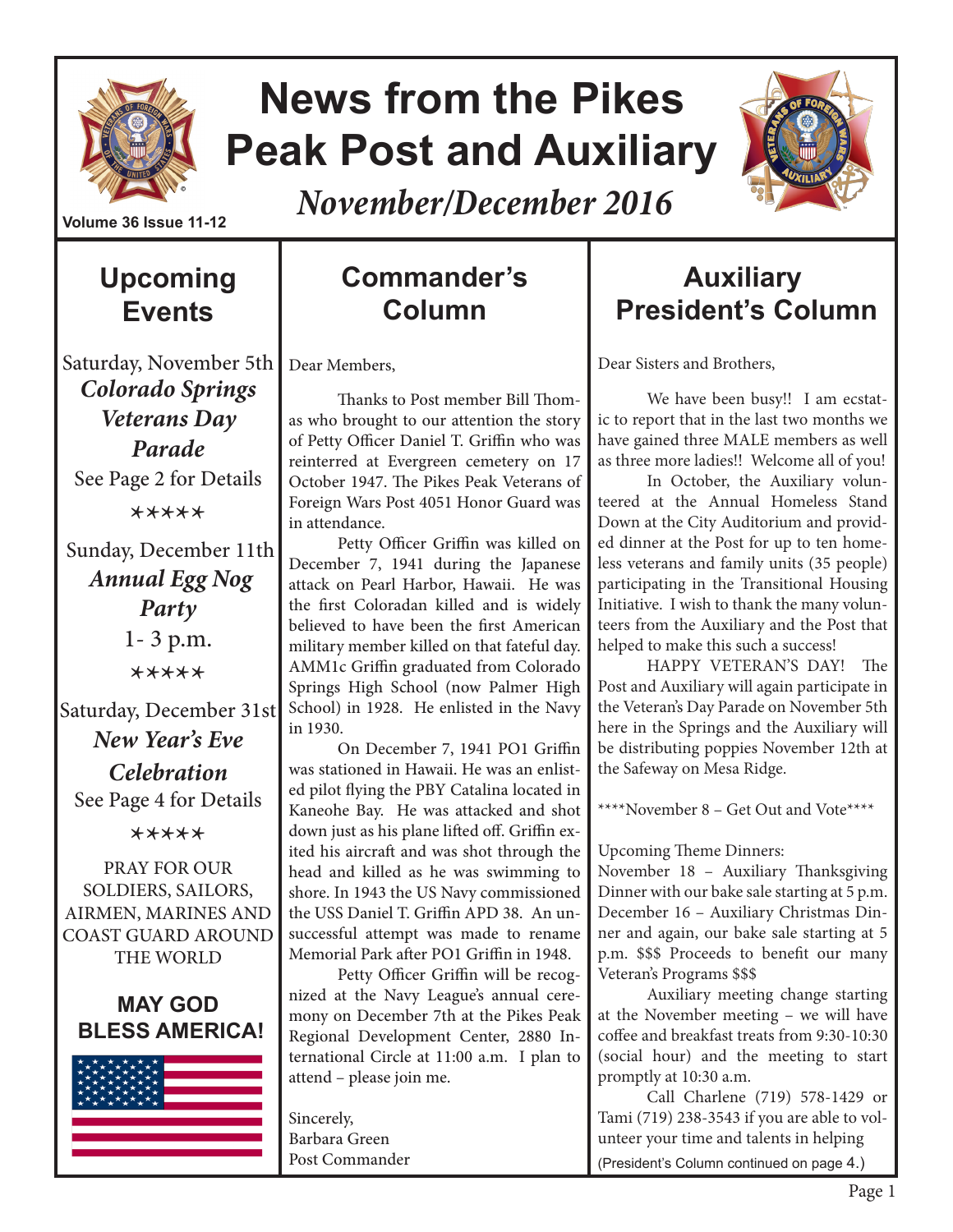### **VFW Post 4051 Officers For 2016-2017**

#### Commander Barbara Green Senior Vice Commander Junior Vice Commander Dr. Chris Linski Quartermaster Joe Cormier Adjutant Duane Knutson Chaplain James Griffith Staff Judge Advocate Dr. D. J. Alberts Surgeon LeRoy Jensen Service Officer Lance Dyar Officer of the Day Eddie Roberts<br>
Trustee #1 Dr. D. I. Albert Trustee #1 Dr. D. J. Alberts<br>Trustee #2 Barb Bacon Trustee #3 Eddie Roberts Guard Eric Denny

 $\overline{\phantom{a}}$ 

Ways and Means Barbara Green

Americanism Jon Wander

Buddy Poppy **Community Activities** Barbara Green<br>Bingo Games Manager Gerald Walter Bingo Games Manager Membership Eric Veed Legislative Dr. David Jenkins Public Affairs Ron Marshall Voice of Democracy Barbara Green Patriot Pen Barbara Green ROTC/JROTC Dr. Chris Linski<br>Scouts Dr. Chris Linski Teacher of the Year Barbara Green<br>
National Home Dr. Chris Linski National Home Safety Bill Vanaman Honor/Color Guard Captain Eddie Roberts Entertainment John Mazzella Webmaster Bill Thomas/Eddie Roberts Flag Committee Rick Archuleta/LeRoy Jensen Adopt a Unit POC Paige Lanier

Barb Bacon House Committee Rick Archuleta, Chairman Barbara Green Joe Cormier Jerry Walter LeRoy Jensen Eddie Roberts Joe Cormier Jerry Walter Rick Archuleta Bill Vanaman Eddie Roberts Dr. Chris Linski

## **Editorial Staff**

Post Commander Barbara Green Editor Bill Thomas Assistant Editor Ron Marshall

### **VFW Post 4051 Auxiliary Officers For 2016-2017**

President Tami Veed<br>
Senior Vice President Charlene Cormier Senior Vice President Junior Vice President Jane Hart Secretary Tina Stemen Treasurer Rachel Brown<br>
Chaplain Rita Christens Conductress Carol Archuleta Guard Carol Knutson Patriotic Instructor Carol Knutson Ways and Means Rita Christensen Trustee #1 Rita Christensen Trustee #2 Charlene Cormier Trustee #3 Carol Knutson Americanism Vina Candia Buddy Poppy Maggie Wander Community Service Voice of Democracy &

 $\overline{\phantom{a}}$ 

 Cancer Aid Rachel Brown Legislative Rachel Brown **Youth Activities** Barbara Green Membership Charlene Cormier Membership Administrative Chairman Barbara Green National Home Charlene Cormier Tech Support Tami Veed Rehabilitation Linda Dunahoo Games Manager Rita Christensen

Rita Christensen Charlene Cormier Carol Knutson

### **Colorado Springs Veterans Day Parade Saturday, 5 November 2016**

There will be no formal Post meeting on Parade Saturday. At 8 a.m. we will meet at the Post for coffee and donuts and a brief round table business discussion to address Post affairs. Immediately afterwards we will prepare the trailer, determine who will march and who will ride, and depart so as to be in position for the 10:00 a.m. start of the parade.

*March or Ride, Please Join Us For This Important Community Event!*

 $\overline{\phantom{a}}$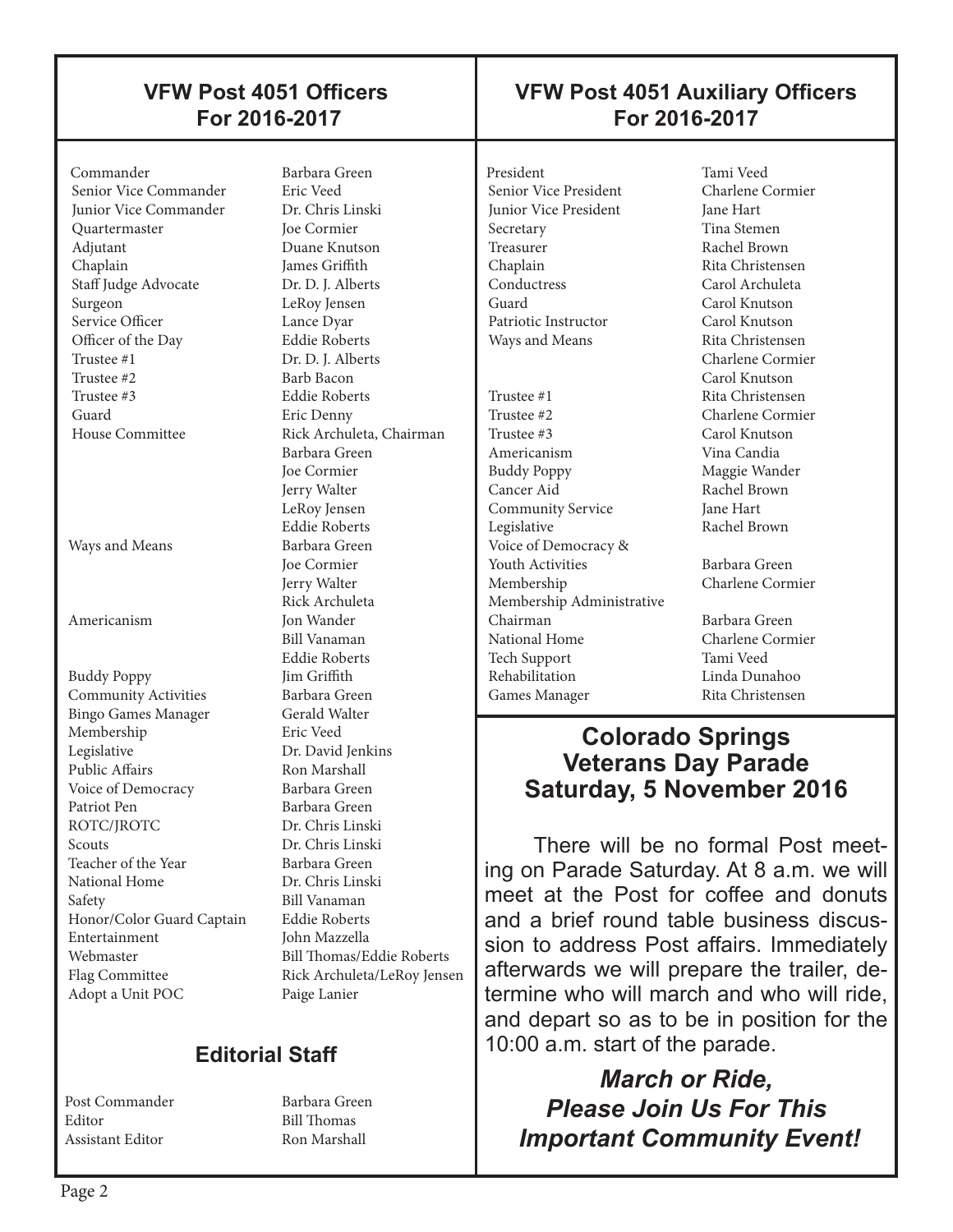### **Chaplain's Report**

Have you ever felt that your prayers have gone unanswered? I know I have. When my only son Doug passed away I felt as if my prayers were falling into a dry well, disappearing and going unanswered. In this awful time, I remembered a prayer I once read taken from a fallen Civil War soldier. It goes like this,

"I asked God for strength, that I might achieve, I was made weak, that I might learn humbly to obey.... I asked for health, that I might do greater things, I was given infirmity, that I might do better things....

I asked for riches, that I might be happy,

I was given poverty, that I might be wise....

I asked for power, that I might have the praise of men, I was given weakness, that I might feel the need of God....

I asked for all things, that I might enjoy life, I was given life, that I might enjoy all things....

I got nothing that I asked for -

but everything that I had hoped for,

Almost despite myself, my unspoken prayers were answered.

I am among all men most richly blessed."

God answers all prayers. Just not always in the way we wanted. God is Sovereign and is free to answer yes, no, wait, or to answer in ways we could not imagine. We trust that God directs our lives, but in tough straights we question His and our ways. Reflection and time brought this unknown soldier to marvel at God's wisdom and compassion. In the end God hears not just our prayers but our needs, and gives depth to our character and humility to our walk with Him and others.

Our VFW Ritual Closing Prayer starts "Almighty God, the hour has come when we must part. We commit ourselves to Thy care."

We pause to remember our Post Comrades, Joseph Wooten and Thomas Hendrix to commit them to Thy care.

Call me at 719-200-8223 if I can be of assistance.

Sincerely, James Griffith Post Chaplain

### **Auxiliary Chaplain's Column**

Dear Brothers and Sisters:

Thinking of you cards were sent to Past Auxiliary President Ruth Huisenga and to our current Auxiliary President, Tami Veed.

The holidays are just around the corner, with November, the month of Thanksgiving, reminding us to be thankful for all the freedoms we enjoy. Our best wishes for a blessed Christmas and a happy, healthy New Year.

Keep in your thoughts and prayers, those who are ill and those who have lost loved ones. Please let me know if there is anyone who is in need of our help.

Sincerely, Rita Christensen Auxiliary Chaplain

### **TO REPORT A DEATH**

To report a death of a Post member, please contact Chaplain James Griffith, 632-9874 or for an Auxiliary member, contact Chaplain Rita Christensen, 598-0613.

Also, you may leave information either at the club or on the bulletin board so that proper follow-up can be taken. Please include: Name of Deceased; Date of Call; Date of Services; Funeral Home Handling Arrangements (if known); Your Name, Phone Number and/or Other Point of Contact Phone Number.

# **TAPS**

**Post Thomas Hendrix and Joseph Wooten** 

### **Auxiliary None**

Each of our departed Comrades made a special contribution to our Nation, our Community and our Post. Call me at 719-200-8223 if I can be of assistance.

Sincerely, James Griffith Post Chaplain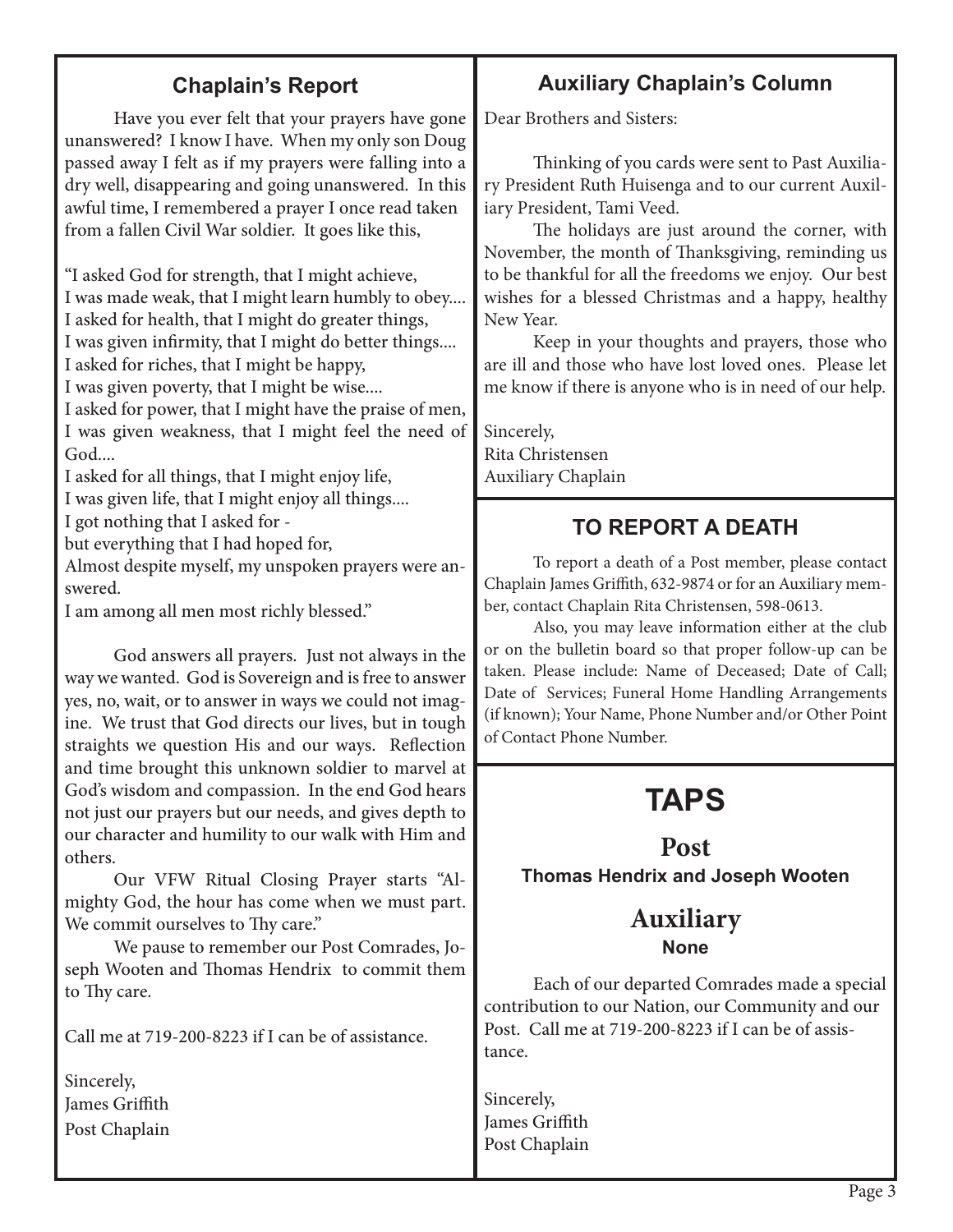# **New Year's Eve (NYE) Information**

 Dinner & Dance will be \$45 per person; Dinner only will be \$25, and Dance only will be \$25. The menu will be shrimp cocktail, Caesar salad, prime rib, baked potato, green beans, and cheese cake. The canteen area will be open for cocktails by 5:30 p.m. with dinner to be served at 6:30 p.m. Dancing to the Springs band will be from 8 p.m. to 12 p.m. Champagne or sparkling cider toasts for everyone will be at 10 p.m., 11 p.m. and midnight. Door prizes, a raffle, and a 50-50 drawing will also be available to all.

 Reservations and payment (cash or check only) are now being accepted but no later than December 15th. Please provide name, phone number, and number of people at your table; with tables of 2, 4, 6, 8 or even 10-12. (Changes can be made until 15 Dec.) Our New Year's Eve Team must limit the seating to 125, so make your plans early.

 We will need volunteers to get ready for New Years Eve, so please be a part of the NYE Team for 2016. Call the Post at 632-9874 if you are willing to help.

**Please Be a Part of the NYE Team for 2016!**

# **Buddy Poppies for Veterans Day 2016**

Buddy Poppies for Veteran's Day 2016 Weekend will be distributed by VFW Post 4051 members at four locations on Friday, 11 November and Saturday, 12 November.

Locations are the Safeway Stores near the corner of Galley Road and North Circle Drive and on Powers Boulevard near Constitution Avenue, the Wal Mart on Woodmen Road near Powers Boulevard, and the Wal Mart Neighborhood Market on 665 North Murray Boulevard just north of Platte Avenue.

Meet at the Village Inn parking lot on Academy Boulevard and Palmer Park Boulevard at 8:30 a.m. to pick up your poppies and get your location assignments.

On Friday, eat breakfast before that on your own. On Saturday, the Post will pay for your breakfast at the Village Inn at 8:00 a.m. followed by poppy supplies and assignments. The distribution times at all locations will be approximately 9:00 a.m. to 3:00 p.m.

 Please come and help out, even if you cannot do a full day. All donations will be accounted for each day and secured at VFW Post 4051.

Wear your VFW uniform if you have one, wear a cap if you don't have a uniform, and if you have neither, COME ANYWAY!

Refer questions to James Griffith at 719-200-8223 or griffithjr001@yahoo.com.

(Auxiliary President's Column cont'd)

us out in the kitchen or anything else you might be interested in. You may also email me at tward101@msn.com with any comments or suggestions. Follow us on Facebook too – VFW Auxiliary Post 4051 @lavfw4051.

Loyally, Tami Veed Auxiliary President

# **Membership Pins**

The following members received membership pins at the October Post meeting:

5 Year Pin

Joseph Cormier Eddie Roberts Galen Steele

10 Year Pin Chris Linski Bob Green Jim Waddle Lance Dyar

15 Year Pin Jim Hackett Bill Vanaman

20 Year Pin D I Alberts

25 Year Pin Barbara Green

30 Year Pin John Mazzella Jerry Walter

35 Year Pin Vito Martinez

40 Year Patch Paige Lanier

45 Year Pin LeRoy Jensen

If you feel you are eligible for a membership pin please let me know and I will have one ready for you at the Decem- ber Post meeting.

Sincerely, Barbara Green Post Commander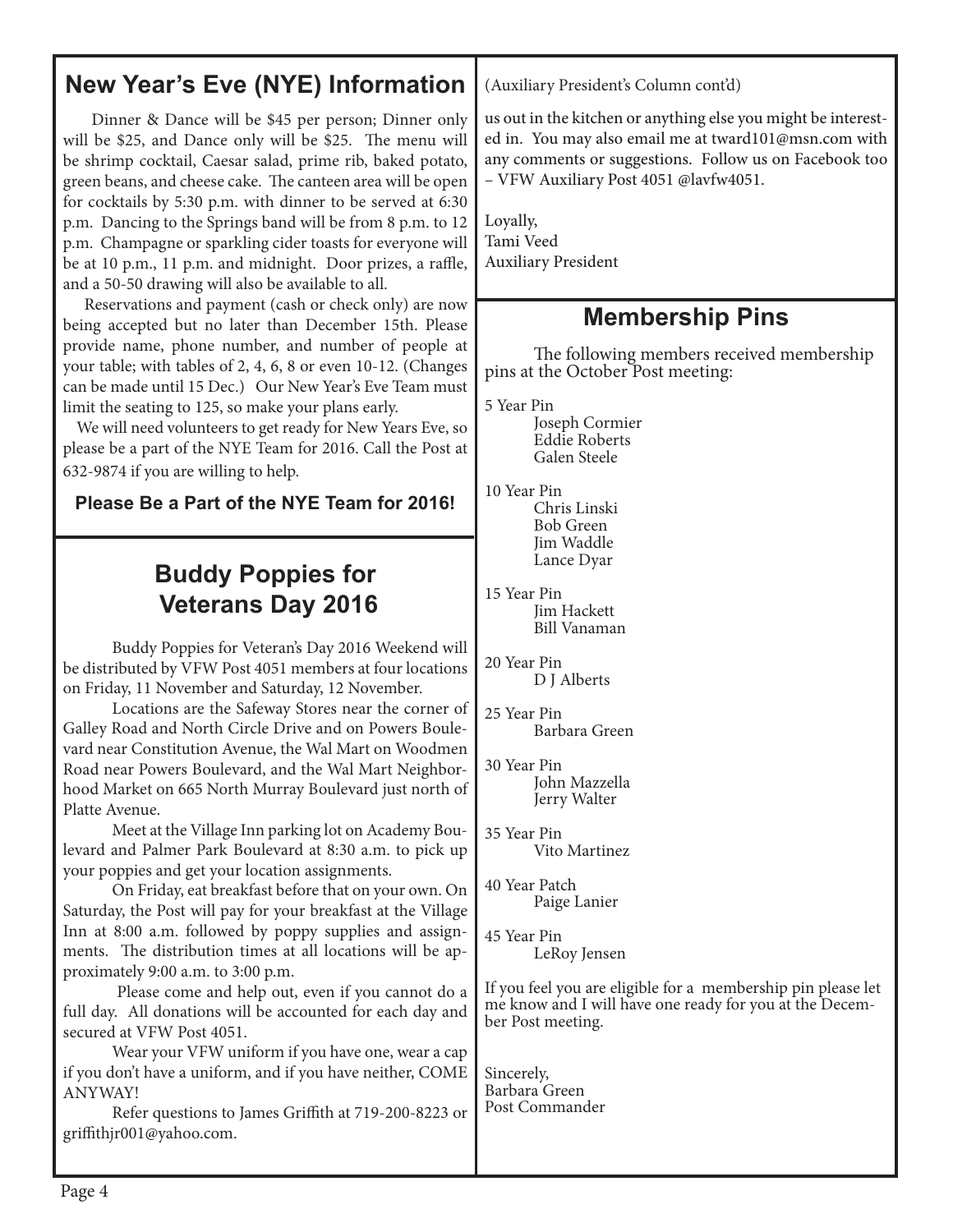## **Chairman of the House Committee's Column**

Dear Members:

 We are starting out on a sad situation to end the year, as the Men's Auxiliary will no longer exist at our Post! The wisdom of VFW National, or lack thereof, has decided to dissolve the Men's Auxiliary at the Post level. Present members can become part of the "Auxiliary" if they so choose, by providing DD214s and paying the annual dues again. Hopefully, most current members will decide to do so. We need to keep our Post Auxiliary strong!

 We are still in the process of upgrading the lights in the ballroom, and replacing the flooring in the ladies restroom in the canteen area. The floor in the kitchen has been repainted, along with some touch up, in the canteen. Our Post budget for repairs is a bit tight, so we are doing as much as possible, and as quickly as we can.

 With the Holiday's fast approaching, we want to extend best wishes to our members, employees, and their families a most "Happy Holiday Season."

Yours in Service,

Chairman, Rick Archuleta

Board Members: LeRoy Jensen, Jerry Walter, Eddie Roberts, Joe Cormier

Alternates: Duane Knutson, Ron Marshall

### **Gourmet & Guests**

**GUESTS:** Did you know each member can bring/ sponsor up to 12 guests for a Friday night dinner/dance? The House Committee has turned the spotlight on advance signup and set 30 signups as the tripwire for dinners (if there are less than 30 signups, dinner will be cancelled). Please make your dinner and dance reservations by close of business each Wednesday, phone 632-9874, and include the number of guests and your contact phone number.

Thanks to those of you who are already giving strong support; now more of our membership can help the dinner/ dance efforts raise funds to support veterans and their families.

### **Friend's Committee Report**

For the time being, the Post will be closed on Wednesdays & Saturdays except for rentals or special events. Additionally, there will be no light meals on Wednesday evenings until further notice. Finally, Friday evening dinners will now be on the 1st & 3rd Friday of the month only.

# **VFW 4051 Bingo**

VFW 4051 Bingo pays the big bills for the Post like utilities, insurance, etc. Our bingo sessions are on Tuesday and Friday, from noon until 2:30 p.m., each week at the North Carefree Bingo Hall, 3440 N Carefree Circle, a block west of Academy on North Carefree.

Each bingo team needs 7 or 8 people to work from about 11am to 3pm. *We really need a couple more workers for each session.* If you can work both sessions – GREAT! But just one day a week would really help. Please call our Bingo Games Manager, Jerry Walter at 574-4324 for more information.

*FOR ALL MEMBERS, COME PLAY BINGO; BRING YOUR FRIENDS; SUPPORT VFW 4051 BINGO!*

# *Honor Flight*

Just a reminder that all WWII and Korean War veterans are eligible to go to Washington D.C. to tour the various memorials and monuments.

We have had several of our Post members go on this wonderful 3-day excursion.

You will be assigned a "Guardian" who will escort you on the flight, on the bus to see all the memorial sites, and make sure you are well taken care of at the hotel, dinners, and other events.

 If you are still in good enough health and want to go on one of these trips, please call Nancetta Westcott at 719- 235-3300, or Cory May at 719-351-6688 to get more details and add your name to the list.

## **Post Surgeon's Report**

Dear Comrades:

We extend our sympathies to the families of all our departed Comrades. Thank you to all who keep me informed of anyone who is ill at home or in the hospital.

Please bring in dry packaged food or canned goods for our Silver Key box. A quick reminder that Silver Key has moved from Bott Avenue to 1605 South Murray.

Whenever you have torn, soiled, or faded U.S. flags please bring them in to the Post and I will take them to American Legion Post 209 for their periodic proper disposal ceremony.

Sincerely, LeRoy Jensen Post Surgeon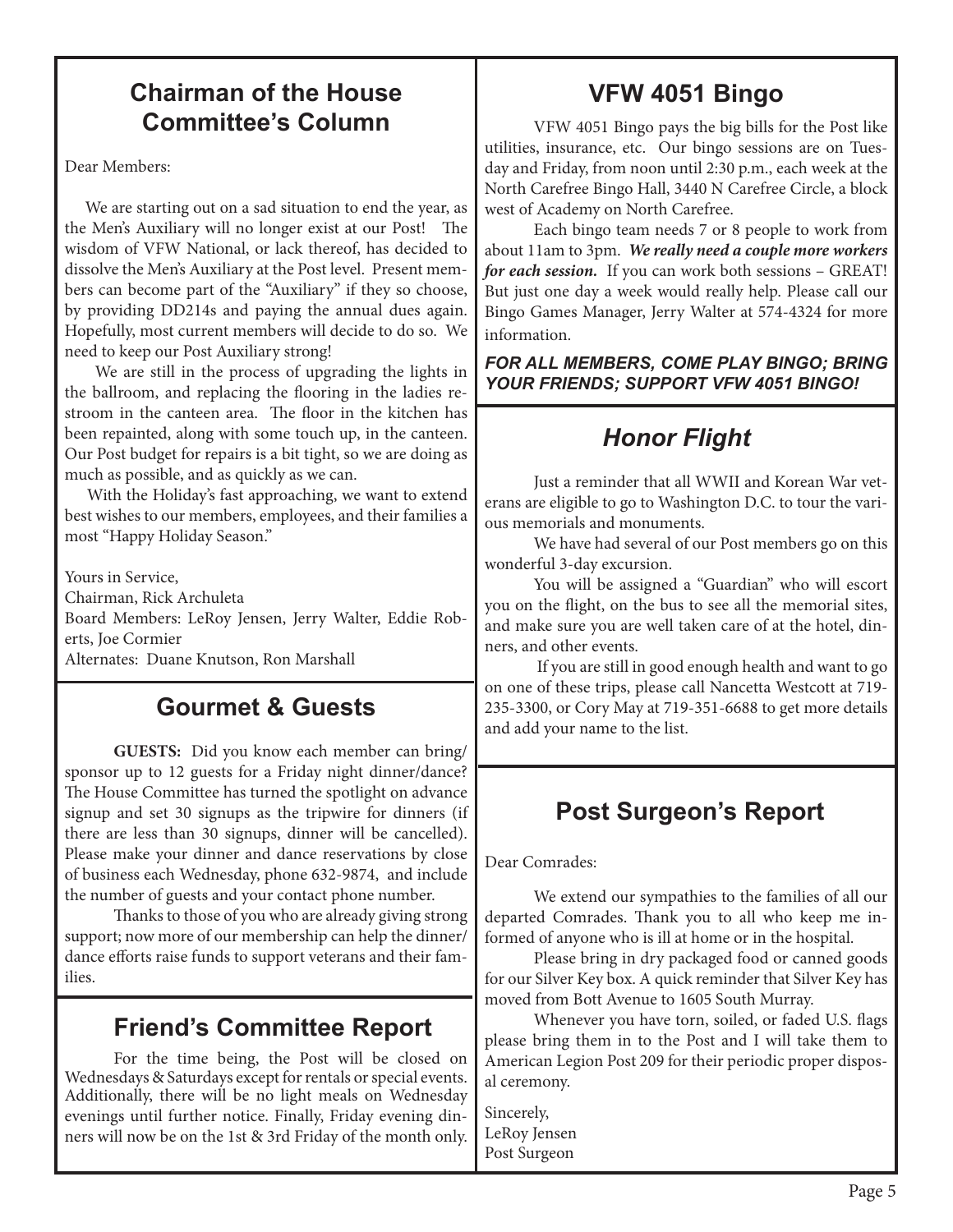| <b>NOVEMBER 2016</b><br><b>DANCE 7 TO 10 PM \$10.00</b><br><b>DINNER 6 PM \$10.00</b>                  |                                    |                                                          |                                                                                                                         |                                                                                |                                                                                                                                                 |                                                                                                                                                                         |  |
|--------------------------------------------------------------------------------------------------------|------------------------------------|----------------------------------------------------------|-------------------------------------------------------------------------------------------------------------------------|--------------------------------------------------------------------------------|-------------------------------------------------------------------------------------------------------------------------------------------------|-------------------------------------------------------------------------------------------------------------------------------------------------------------------------|--|
| Sunday                                                                                                 | Monday                             | Tuesday                                                  | Wednesday                                                                                                               | Thursday                                                                       | Friday                                                                                                                                          | Saturday                                                                                                                                                                |  |
| (NOTE)<br><b>Reservations</b><br>Required<br><b>For</b><br><b>Dinner</b><br>Call<br>$(719) 632 - 9874$ |                                    | <b>Post</b><br><b>Closed</b>                             | $\overline{2}$<br><b>Post</b><br><b>Closed</b><br><b>Available for</b><br><b>Rental Events</b>                          | 3<br>Open 4 to 7<br>Salsa!!!<br>8:30 to<br>Midnight<br>\$5.00 Cover<br>Charge  | 4<br>Dinner/Dance<br>Glazed Ham<br>(John B.)<br><b>Carlos</b><br>Crull<br>Open 4 to 11                                                          | 5<br><b>Veterans</b><br>Day Parade<br>Coffee/Donuts/<br><b>Brief Round Table</b><br>Mtg. 8:00 A.M<br><b>Post Closed</b><br><b>Available for</b><br><b>Rental Events</b> |  |
| 6<br>Daylight<br><b>Saving Ends</b><br><b>Post</b><br><b>Closed</b>                                    | 7<br><b>Post</b><br><b>Closed</b>  | 8<br><b>Election Day</b><br><b>Post</b><br><b>Closed</b> | 9<br><b>Post</b><br><b>Closed</b><br><b>Available for</b><br><b>Rental Events</b>                                       | 10<br>Open 4 to 7<br>Salsa!!!<br>8:30 to<br>Midnight<br>\$5.00 Cover<br>Charge | 11<br>No Dinner/<br>Dance Only<br><b>Springs</b><br>Open 4 to 11                                                                                | 12<br><b>Aux Meeting</b><br>Coffee/Treats<br>9:30 A.M.<br>Meeting<br>10:30 A.M.<br><b>Post Closed</b><br><b>Available For</b><br><b>Rental Events</b>                   |  |
| 13<br><b>Post</b><br><b>Closed</b>                                                                     | 14<br><b>Post</b><br><b>Closed</b> | 15<br><b>Post</b><br><b>Closed</b>                       | 16<br>Friends of the<br>Post Mtg 4 P.M.<br><b>Post</b><br><b>Closed</b><br><b>Available for</b><br><b>Rental Events</b> | 17<br>Open 4 to 7<br>Salsa!!!<br>8:30 to<br>Midnight<br>\$5.00 Cover<br>Charge | 18<br>Dinner/Dance<br><b>Thanksgiving</b><br><b>Turkey Dinner</b><br>х.<br><b>Bake Sale</b><br>(The Aux)<br><b>Carlos Crull</b><br>Open 4 to 11 | 19<br><b>Post</b><br><b>Closed</b><br><b>Available for</b><br><b>Rental Events</b>                                                                                      |  |
| 20<br><b>Post</b><br><b>Closed</b>                                                                     | 21<br><b>Post</b><br><b>Closed</b> | 22<br><b>Post</b><br><b>Closed</b>                       | 23<br><b>Post</b><br><b>Closed</b><br><b>Available for</b><br><b>Rental Events</b>                                      | 24<br><b>Thanksgiving</b><br>Post<br><b>Closed</b>                             | 25<br>No Dinner/<br>Dance Only<br>David<br>Hudson<br>Open 4 to 11                                                                               | 26<br><b>Post</b><br><b>Closed</b><br><b>Available for</b><br><b>Rental Events</b>                                                                                      |  |
| 27<br><b>Post</b><br><b>Closed</b>                                                                     | 28<br><b>Post</b><br><b>Closed</b> | 29<br><b>Post</b><br><b>Closed</b>                       | 30<br><b>Post</b><br><b>Closed</b><br><b>Available for</b><br><b>Rental Events</b>                                      |                                                                                |                                                                                                                                                 |                                                                                                                                                                         |  |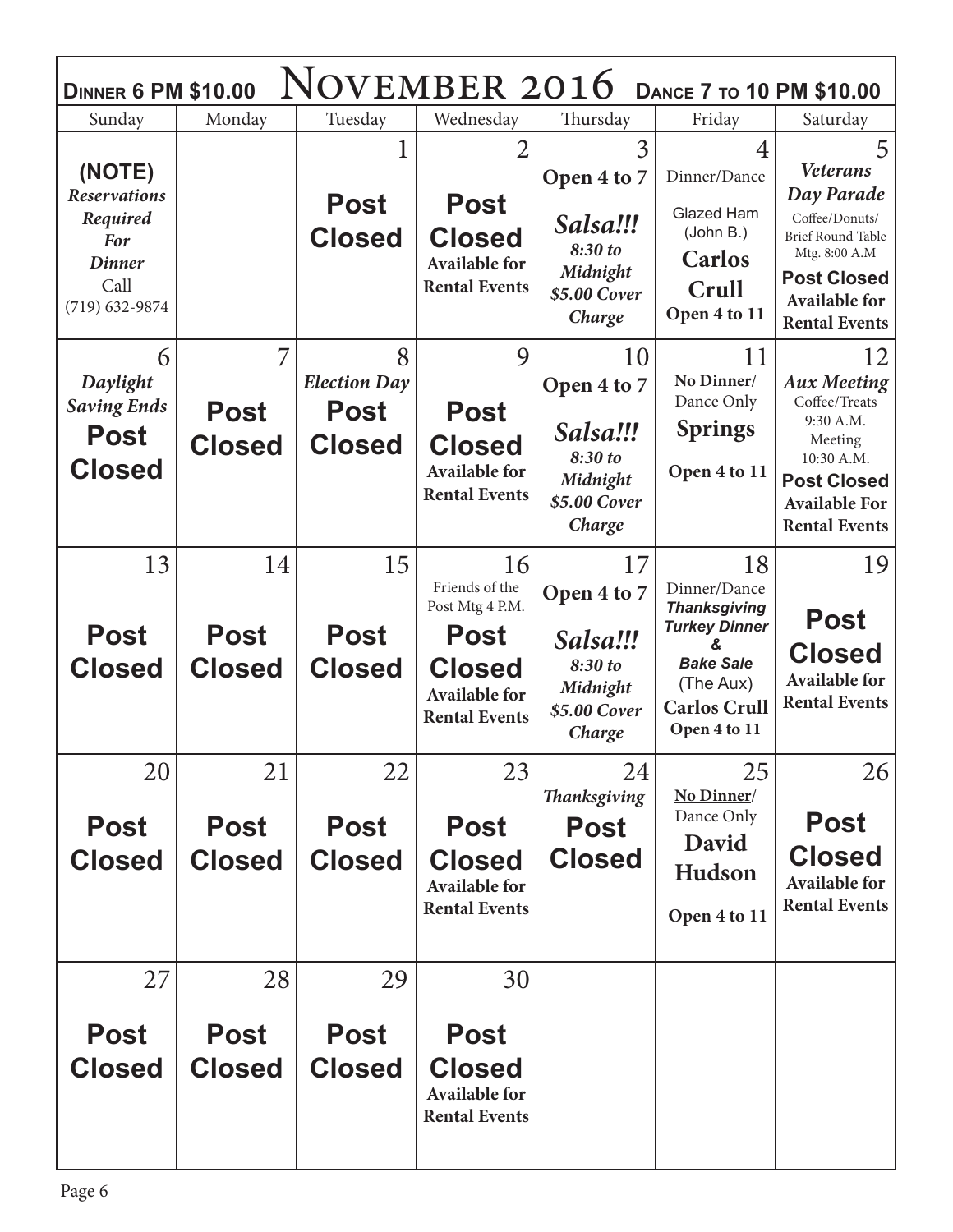| Saturday<br>3<br><b>Post Meeting</b><br>Coffee/Donuts<br>8 A.M.<br>Meeting 9 A.M.<br><b>Post Closed</b><br><b>Available For</b><br><b>Rental Events</b><br>10 |
|---------------------------------------------------------------------------------------------------------------------------------------------------------------|
|                                                                                                                                                               |
|                                                                                                                                                               |
|                                                                                                                                                               |
| <b>Aux Meeting</b><br>Coffee/Treats<br>9:30 A.M.<br>Meeting<br>10:30 A.M.                                                                                     |
| <b>Post Closed</b><br><b>Available For</b><br><b>Rental Events</b>                                                                                            |
| 17                                                                                                                                                            |
| <b>Post</b>                                                                                                                                                   |
| <b>Closed</b><br><b>Available for</b><br><b>Rental Events</b>                                                                                                 |
| 24                                                                                                                                                            |
| <b>Christmas</b><br>Eve!                                                                                                                                      |
| <b>Post</b>                                                                                                                                                   |
| <b>Closed</b><br><b>Available for</b><br><b>Rental Events</b>                                                                                                 |
| 31<br>New Year's<br><b>Eve Party</b><br>See Page 4<br><b>Springs</b><br>8 - Midnight                                                                          |
|                                                                                                                                                               |